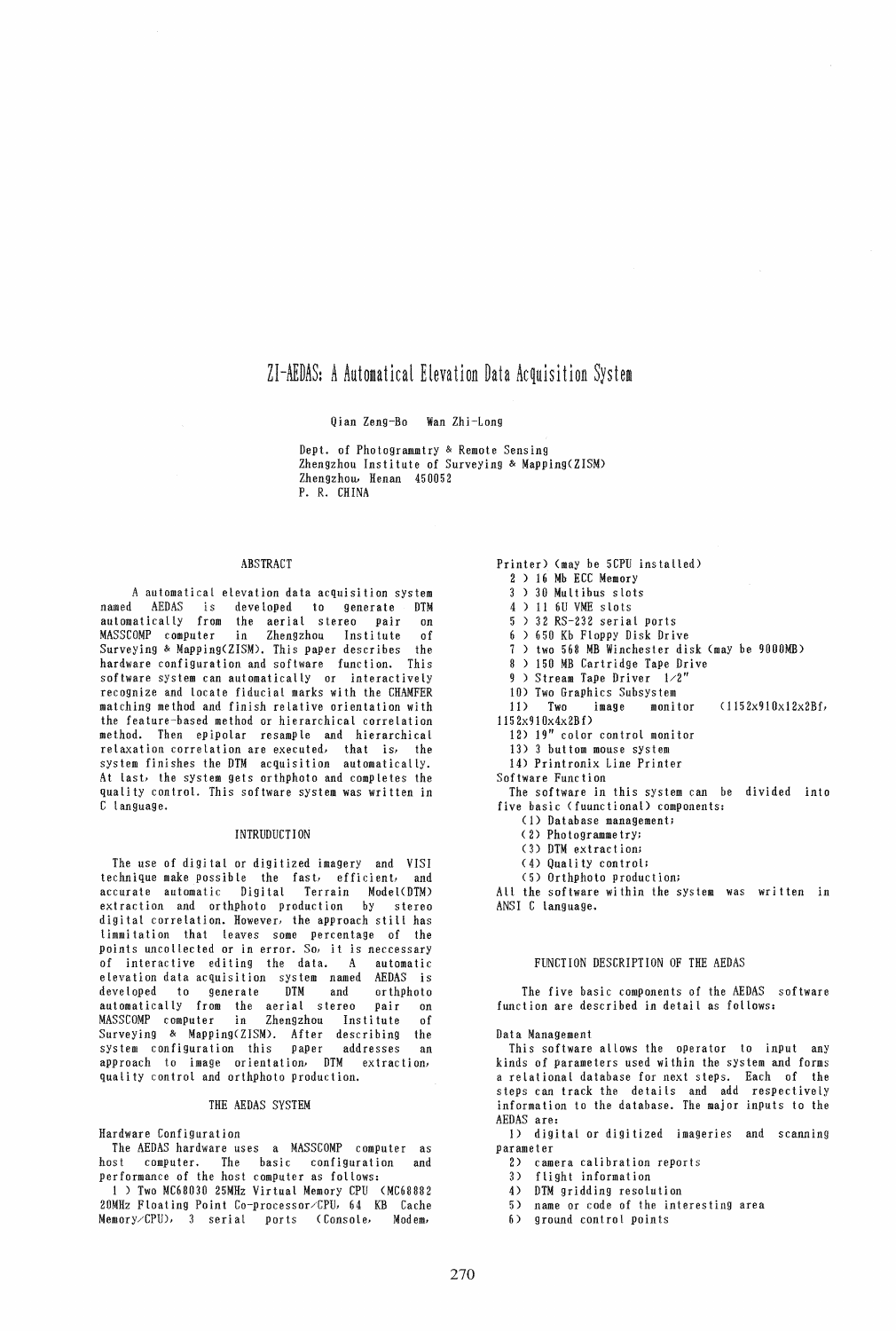Photogrammetry This procedure is for generating the Transformation parameters based on rigorous photogrammetric principles.

1) Inner orientation

The system can recognize fiducial marks automatically or interactively and find the accurate position. For automaticallY getting the coarse post tion of fiducial marks} the CHAMFER matching method[ll is used. And the relationship between scaner system and photo system has been got.

2) Relative orientation

The system also can complete the relative orientation automatically based on feature based method (B&T; Barnard and Thompson method[2]) or hierarchical (pyramid) relaxation correlation (HRC) method. The processe of the two methods are in the following:

For the B&T method

operator choicing apProximate positions of Gruber points

getting several pieces of Gruber image

feature points extraction and non-maximum compression

· make the initial estimate of the probability of each possible disparity based on the similarity of subimage surrounding the points

· iteratively improving the estimates by a re laxat ion tabe ling techni que making use of the local continuity property of disparity

normalized cross correlation for initial position

least square matching for accurate position • relative orientation computing

For the HRC method

getting Gruber image without interfere

• forming pyramid data

· gradually matching from the lowest to the hightest resolution level

least square matching for accrate position

• relative orientation conputing

3) Absolute orientation

Unlike the inner and relative orientation, the absolute orientation is driven manualty using mouse for getting position.

For quality checking, an error analysis is generated listing the residual error on points as well as the Root-Mean-Squared-Error(RMSE) for fiducial transformation, photo-to-ground transformation, photo-to-scaner transformation; space resection, and check point-ta-ground point comparison. The individual point residuals are given in ground unit, photo scale, and pixel. The operator

can reject points and make the process return to appropriate step to regenerate outputs and recompute errors. So far the AEDAS has built the exact relationship among the scan system; photo system, space model system and ground system. AU the relationship parameters are in the database. At last in this part, the image will be resampled align with the epipolar

# DTM Extraction

Correlation process is a key procedure in the performance of the AEDAS. we have developed our own algorithm for automatic terrain data colllection which is based on normatized cross correlation. For the pull-in task our correlation method uses several levels of minified images to graduallY build an increasing accurate Digital Terrain Model. At the hightest resolution level; the system gets accurate DTM in sub-pixel by analyzing just small neighborhood around the peak in the correlation suface. For the sake of reliability two criterias are selected so that correlations over cloud, water or other structureless area are rejected. The first is to check the peak of the correlation surface. The second is the fall-off rate from the peak of the correlation surface in a small neighborhood around the peak. The two criterias have been found to be effective in identifying false peaks.

The finaL step for DTM extraction is reformatting, converting the photo data to ground space data and performs the necessary resampling to produce the desired ground space grid.

#### DTM editing

Extensive tools for editing the elevation data are also provided within AEDAS. Elevation spikes and holes can be edited, as well as regions interactl ve ly def ined by the mouse. These regions can be interactiveLy filtered, assigned specific values; or given a particular slope. The DTMs are then used in the orthorectific process.

### Orthorectification Processing

Images are automatically orthorctified based on the edited DTM. The system will not allow orthorectification to be performed on unPrePared data.

# Quality Control (QC)

In fact, QC accompanies the process in every steps, such as the two criteries in DTM extraction. Specialities have been researching a good  $QC$ approach to the DTM reliability for several years. The AEDAS is using a method to detect and remove the gross error. The fotlowing is described in detail:

1) finding the matching point in right image using the left image as target image.

2) getting a patch of image arround the matching